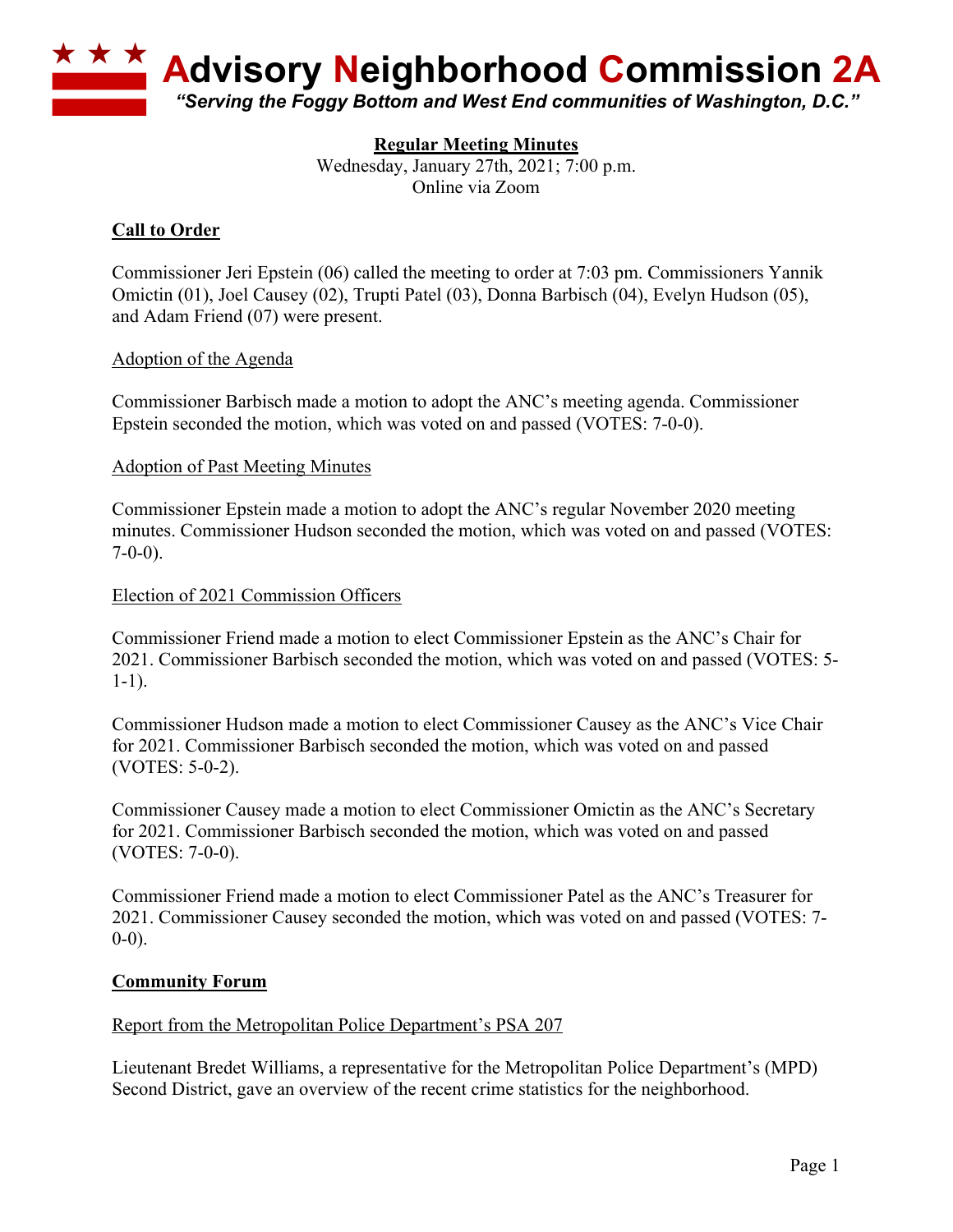### Report from the Executive Office of the Mayor

Joe Florio, a Ward 2 representative for the Mayor's Office of Community Relations and Services (MOCRS), gave updates from the Mayor's Office.

#### Report from the Office of Ward 2 Councilmember Brooke Pinto

Barry Weise, the Legislative Director for Councilmember Brooke Pinto's Office, and Brian Romanowski, the Constituent Services Coordinator for the councilmember's office, gave updates from the councilmember's office.

#### Commissioner Updates

Chair Epstein and Commissioners Omictin, Causey, Patel, Barbisch, Hudson, and Friend gave commissioner updates.

#### Announcements and Public Comments

John George, the President of the Foggy Bottom Association (FBA), and two local residents gave announcements and public comments.

#### **General Agenda**

#### Discussion Regarding COVID Vaccine Distribution Progress

The commissioners and meeting attendees had a discussion regarding COVID vaccine distribution progress.

Update from the District Department of Transportation Regarding the Agency's H Street and I Street NW Bus Lanes Project

Yohannes Eagle Bennehoff, a Transportation Management Specialist for the District Department of Transportation (DDOT), gave a presentation regarding DDOT's H Street and I Street NW Bus Lanes Project.

#### Presentation Regarding a Proposed Change in the DC Comprehensive Plan Designation for Columbia Plaza at 2400 Virginia Avenue NW

Emily Vaias and Kyle DeThomas, counsel for the owners of Columbia Plaza, gave a presentation, answered questions, and responded to comments regarding a proposed change in the DC Comprehensive Plan designation for Columbia Plaza at 2400 Virginia Avenue NW.

#### Consideration of a Resolution Regarding the George Washington University's Bicentennial

Chair Epstein made a motion to adopt a proposed resolution regarding the matter. Commissioner Omictin seconded the motion, which was voted on and passed (VOTES: 7-0-0). The resolution reads as follows: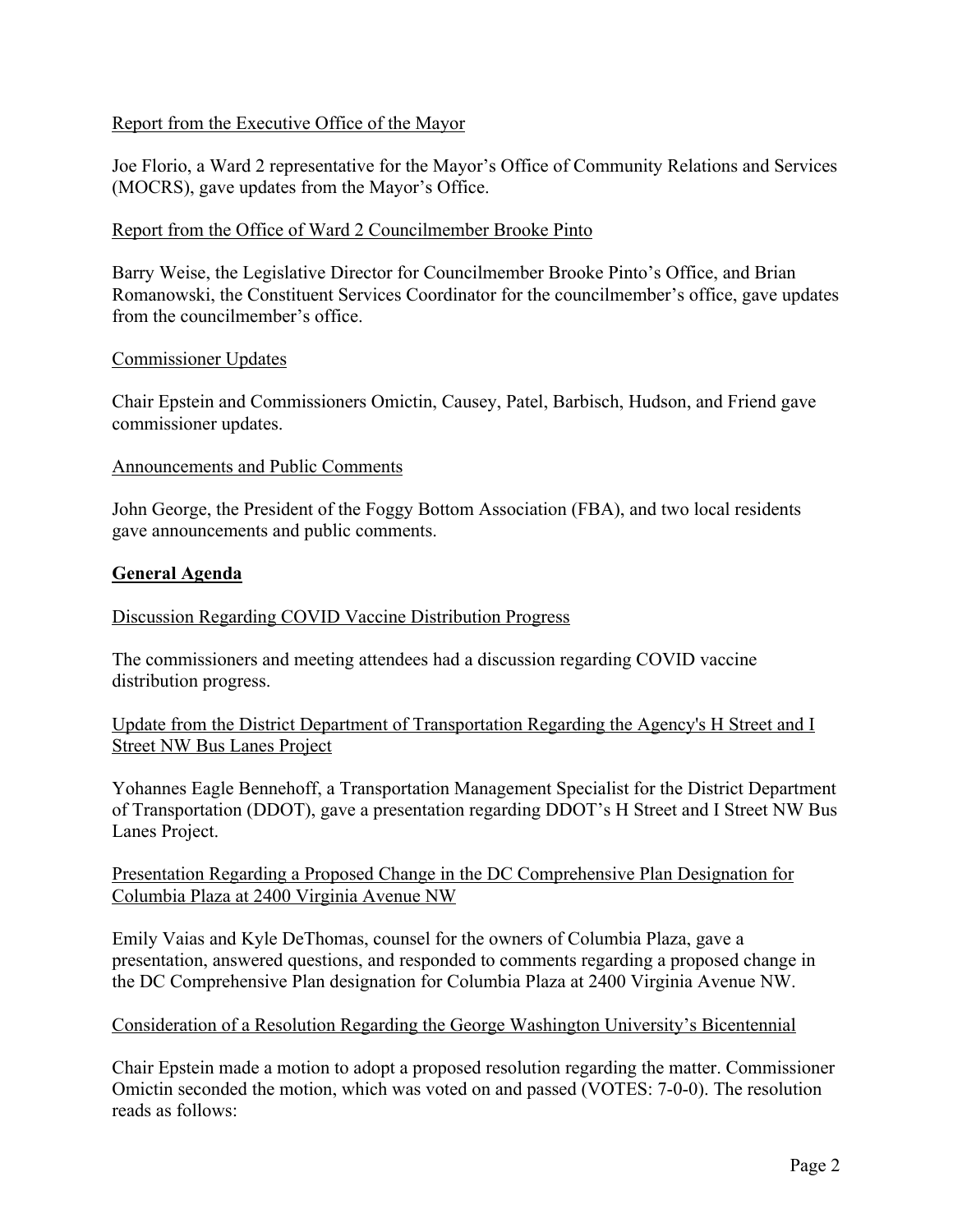WHEREAS, the George Washington University (GW) has dedicated two centuries of pioneering scholarship, research, teaching, and service to both Washington, DC and greater society,

WHEREAS, GW has conducted its principal operations for more than a century in Foggy Bottom, infusing the neighborhood with intellectual pursuits, high-minded ideals, and youthful energy,

WHEREAS, GW strives to maintain deep ties between Foggy Bottom's academic and residential communities and to be an indispensable partner as it promotes economic, civic, and cultural quality of life and helps the neighborhood grow and thrive,

WHEREAS, GW continues to act as an agent of positive change by rectifying the historic shortcomings inherent in any 200-year-old institution and demonstrating its ongoing commitment to social, economic, and racial equality and inclusiveness,

WHEREAS, GW has made concerted efforts to increasing access of higher-education opportunities to numerous highly-qualified District of Columbia high school students, regardless of their financial circumstances, and

WHEREAS, the George Washington University ventures into its third century ready to generate new knowledge and new generations of leaders that will positively impact us all for centuries to come.

THEREFORE, BE IT RESOLVED that ANC 2A recognizes and commends the George Washington University on the occasion of its Bicentennial for its impact on the people, businesses, and organizations throughout Foggy Bottom and beyond.

BE IT FURTHER RESOLVED that ANC 2A cites this resolution as the "George Washington University Bicentennial Celebration Resolution of 2021".

# **Matters Before the Department of Consumer and Regulatory Affairs**

Consideration of a Resolution Regarding Boston Properties' Request for an After-Hours Permit for Utility Work as Part of the 2100 Pennsylvania Avenue NW Construction Project

Commissioner Friend made a motion to adopt a proposed resolution regarding the matter. Commissioner Hudson seconded the motion, which was voted on and passed (VOTES: 7-0-0). The resolution reads as follows:

ANC 2A supports Boston Properties' request for an after-hours permit for utility work as part of the 2100 Pennsylvania Avenue NW construction project.

#### **Matters Before the Public Space Committee**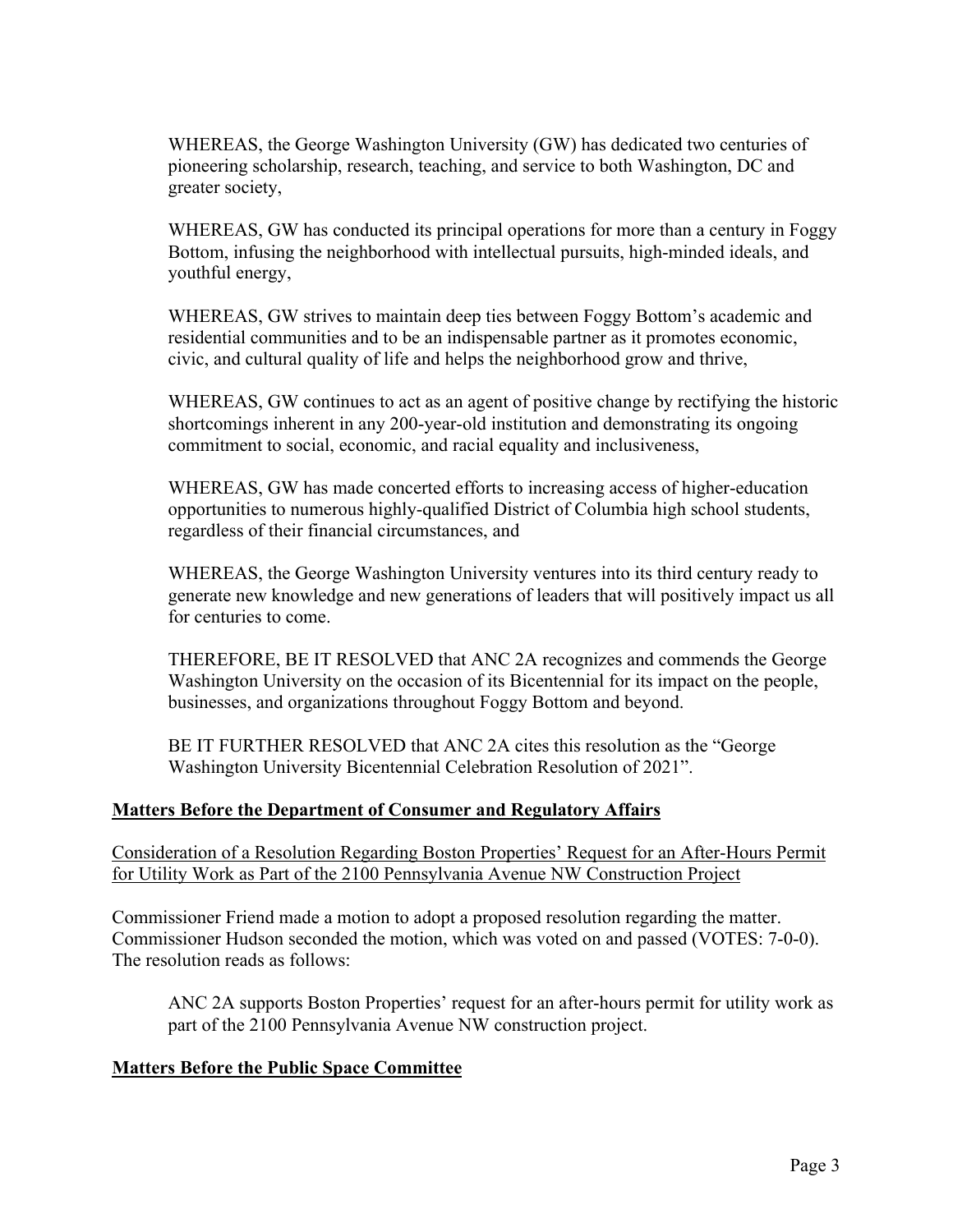Public Space Application by the George Washington University for the Construction of Curb Ramps, the Installation of a Crosswalk, and the Installation of a Flashing Beacon System on the 700 Block of 22nd Street NW

Commissioner Friend made a motion to adopt a proposed resolution regarding the matter. Commissioner Causey seconded the motion, which was voted on and passed (VOTES: 7-0-0). The resolution reads as follows:

ANC 2A supports the George Washington University's public space application for the construction of curb ramps, the installation of a crosswalk, and the installation of a flashing beacon system on the 700 block of 22nd Street NW.

Public Space Application by the George Washington University for the Construction of Curb Ramps and the Installation of a Flashing Beacon System on the 2000 Block of G Street NW

Commissioner Friend made a motion to adopt a proposed resolution regarding the matter. Commissioner Causey seconded the motion, which was voted on and passed (VOTES: 7-0-0). The resolution reads as follows:

ANC 2A supports the George Washington University's public space application for the construction of curb ramps and the installation of a flashing beacon system on the 2000 block of G Street NW.

Public Space Application by the George Washington University for the Replacement of the Hippo Plaque at the Intersection of 21st Street and H Street NW

Commissioner Omictin made a motion to adopt a proposed resolution regarding the matter. Commissioner Causey seconded the motion, which was voted on and passed (VOTES: 7-0-0). The resolution reads as follows:

ANC 2A supports the George Washington University's public space application for the replacement of the hippo plaque at the intersection of 21st Street and H Street NW.

# **Matters Before the DC Council**

Consideration of a Resolution Regarding DC Council Bill B24-0024 – the "Ruth Bader Ginsburg Way Designation Act of 2021"

Commissioner Barbisch made a motion to adopt a proposed resolution regarding the matter. Commissioner Causey seconded the motion, which was voted on and passed (VOTES: 7-0-0). The resolution reads as follows:

ANC 2A supports DC Council Bill B24-0024 – the "Ruth Bader Ginsburg Way Designation Act of 2021".

Consideration of a Resolution Regarding DC Council Bill B24-0022 – the "Jamal Khashoggi Way Designation Act of 2021"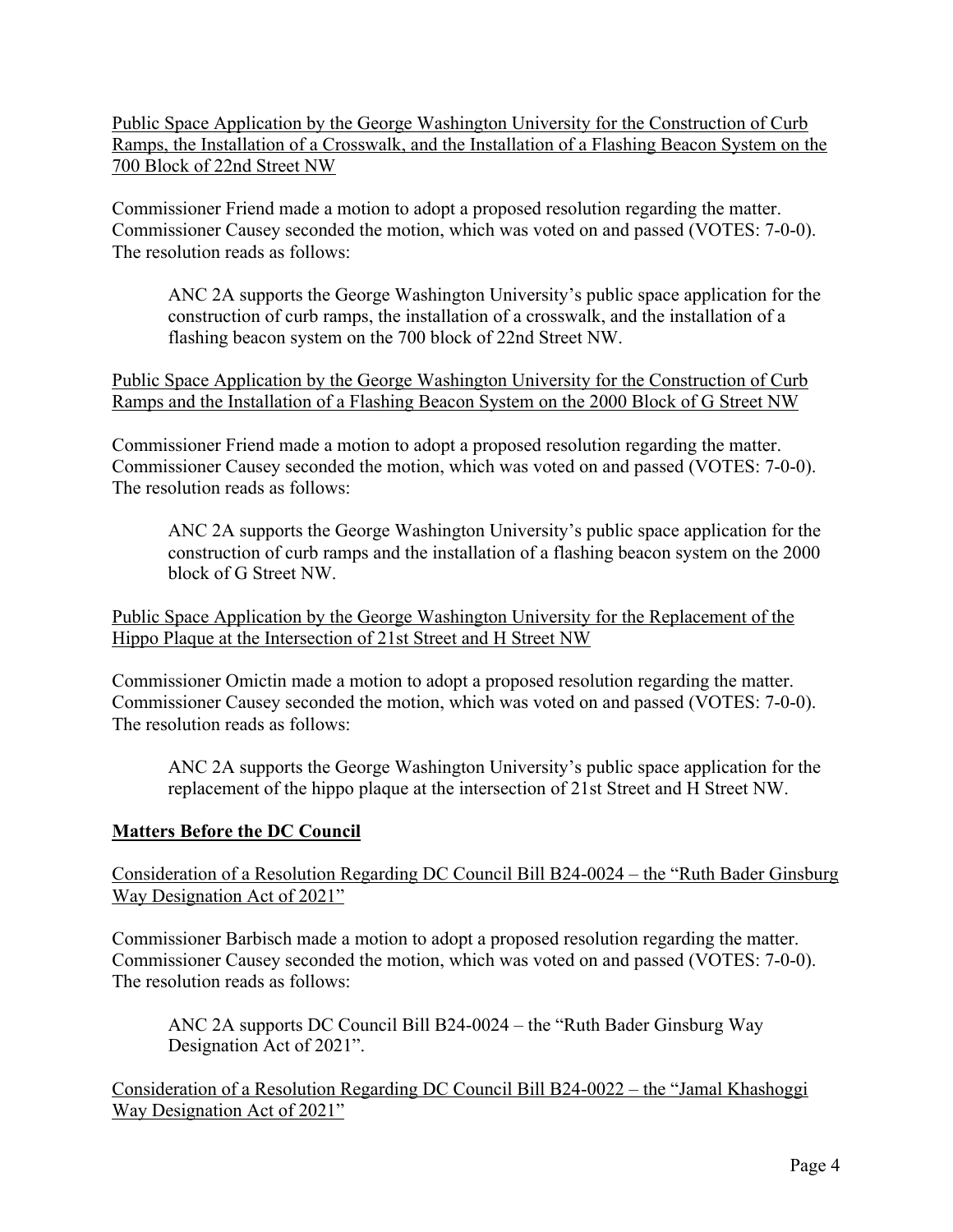Commissioner Barbisch made a motion to adopt a proposed resolution regarding the matter. Commissioner Causey seconded the motion, which was voted on and passed (VOTES: 7-0-0). The resolution reads as follows:

ANC 2A supports DC Council Bill B24-0022 – the "Jamal Khashoggi Way Designation Act of 2021". The ANC further notes that the Commission previously supported this proposal through a resolution adopted in November of 2018.

### **Matters Before the DC Board of Elections**

Consideration of a Resolution Regarding Filling ANC Vacancies During the COVID Public Health Emergency

Commissioner Omictin made a motion to adopt a proposed resolution regarding the matter. Commissioner Causey seconded the motion, which was voted on and passed (VOTES: 7-0-0). The resolution reads as follows:

WHEREAS, Advisory Neighborhood Commissioners serve essential roles in our communities, providing critical advice to agencies, amplifying community voices on public policy decisions, and acting as the most direct line of access to DC government for residents,

WHEREAS, ANC 2A presently has a vacancy in single member district 2A08, which inhibits that district's residents' rights to direct representation in the ANC and places an undue burden on the Commissioners from surrounding districts to handle the business of the vacant district,

WHEREAS, there are vacancies in several other single member districts (4B05, 5A04, 7E03, 7F07, 8B07, and 8E03), none of which can be filled during a public health emergency under DC Code 1-309.06(d)(1), which states: "No [Advisory Neighborhood Commission] vacancy shall be filled if it occurs … during a period of time for which a public health emergency has been declared by the Mayor ….",

WHEREAS, 2A08's population is almost entirely students of the George Washington University, a constituency that has historically been underrepresented on ANC 2A,

WHEREAS, the vacancy in 7F07, a seat representing mostly residents of the DC Jail, occurred because the candidate who had received the most write-in votes for the position, Joel Caston, had been erroneously registered to vote in Ward 8,

WHEREAS, Joel Caston notes that a jail employee had instructed him to use his former address in Ward 8, and that there is a significant lack of accurate and accessible elections information being distributed to the voters at both the DC Jail and the Harriet Tubman Women's Shelter, and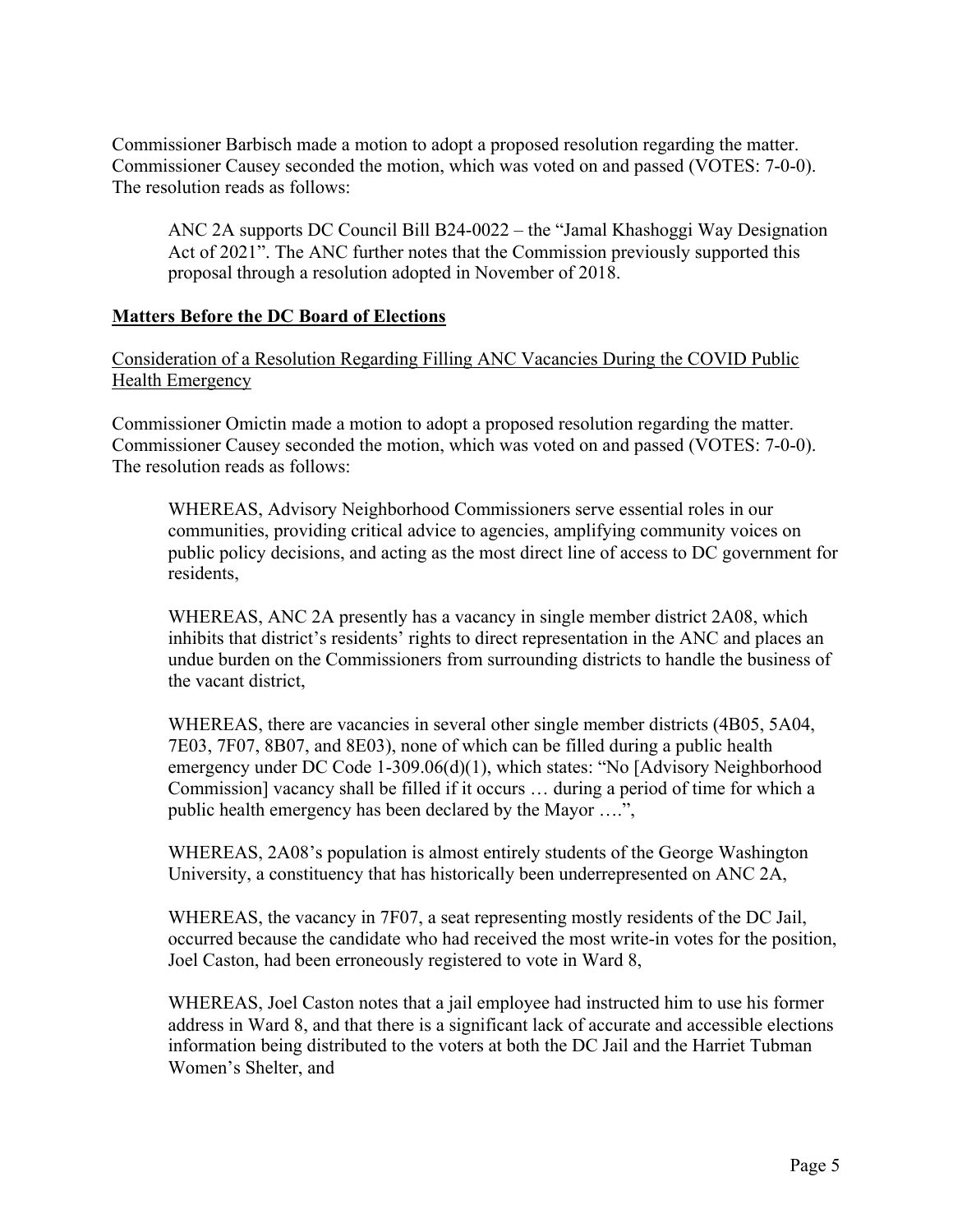WHEREAS, continued vacancies disenfranchise residents in districts lacking a commissioner, diminishing their voice in critical neighborhood decisions.

THEREFORE, BE IT RESOLVED that ANC 2A calls on the DC Council, in consultation with the DC Board of Elections, to eliminate statutory language that prohibits filling vacancies in a public health emergency.

BE IT FURTHER RESOLVED that ANC 2A calls on the DC Board of Elections and the DC Council to make reforms to sustain representation, especially in single member districts with unique constituencies (such as single-member districts whose boundaries include university dormitories or jails), such as:

- Greater information sharing and communications for residents and potential candidates to fully understand elections procedures and requirements, especially regarding residency, and
- Specialized support and training for commissioners with technological or logistical barriers to attending meetings and fulfilling the duties of an Advisory Neighborhood Commissioner.

BE IT FURTHER RESOLVED that ANC 2A designates Commissioner Yannik Omictin, ANC 2A01, to represent the Commission in all matters relating to this resolution.

# **Administrative Matters**

# Approval of the ANC's FY 2021 Quarter 1 Financial Report

Commissioner Patel made a motion to approve the ANC's FY 2021 Quarter 1 financial report. Commissioner Barbisch seconded the motion, which was voted on and passed (VOTES: 7-0-0).

# Approval of the ANC's Participation in the 2021 ANC Security Fund

Commissioner Patel made a motion to approve the ANC's participation in the 2021 ANC Security Fund. Chair Epstein seconded the motion, which was voted on and passed (VOTES: 7- 0-0).

# Approval of the Addition of New ANC Officers as Signatories for the ANC's Checking Account

Commissioner Patel made a motion to add the ANC's new officers as authorized signatories on the bank signature card for the ANC's checking account and to remove the previous ANC officers. Commissioner Barbisch seconded the motion, which was voted on and passed (VOTES:  $7-0-0$ ).

# Approval of the ANC's 2021 Meeting Schedule

Commissioner Friend made a motion to approve the ANC's 2021 meeting schedule. Commissioner Causey seconded the motion, which was voted on and passed (VOTES: 7-0-0). The meeting schedule is as follows: